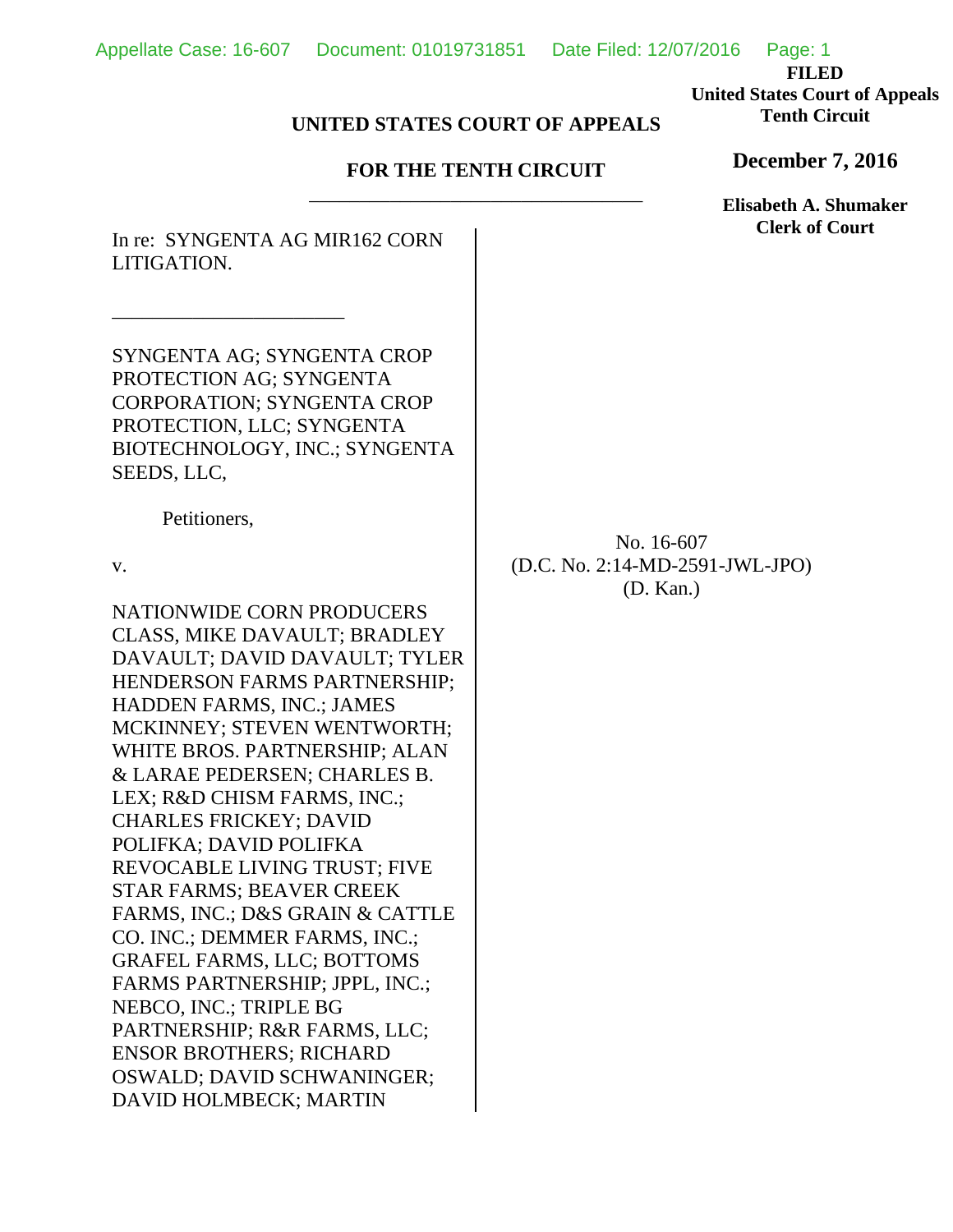PETSKA; PATRICIA PETSKA; VOLNEK FARMS, INC.; HAERR GRAIN FARMS; HGF IRRIGATED; THREE H FARMS, LLC; KAFFENBARGER FARMS, INC.; BIEBER FARMS; ROLLING RIDGE RANCH, LLC; B-F JAMES & SONS, INC.,

Respondents.

\_\_\_\_\_\_\_\_\_\_\_\_\_\_\_\_\_\_\_\_\_\_\_\_

NORMAN SIGRIST, RICH D. RUSSELL; KENNETH OSBORN; PETER V. ANDERSON; RICHARD CRONE; PINE HURST ACRES; BRADLEY J. VERMEER; VJW FARM, INC.; MICHAEL GRIES; CHARLES A. WELSH; RON WETZ,

Plaintiffs.

## **ORDER** \_\_\_\_\_\_\_\_\_\_\_\_\_\_\_\_\_\_\_\_\_\_\_\_\_\_\_\_\_\_\_\_\_

\_\_\_\_\_\_\_\_\_\_\_\_\_\_\_\_\_\_\_\_\_\_\_\_\_\_\_\_\_\_\_\_\_

\_\_\_\_\_\_\_\_\_\_\_\_\_\_\_\_\_\_\_\_\_\_\_\_\_\_\_\_\_\_\_\_\_

## Before **BRISCOE**, **LUCERO**, and **MATHESON**, Circuit Judges.

This matter is before the court on Syngenta Defendants - Petitioners' (collectively,

Syngenta) "Rule 23(f) Petition for Permission to Appeal Class Certification Order."

We grant Syngenta's opposed "Motion for Leave to File Reply in Support of Rule

23(f) Petition" and direct the clerk to file the reply brief attached to the motion, with the

reply brief filed as of date the motion was filed.

We deny Plaintiffs - Respondents' request to strike Syngenta's November 2, 2016

Fed. R. App. P. 28(j) letter.